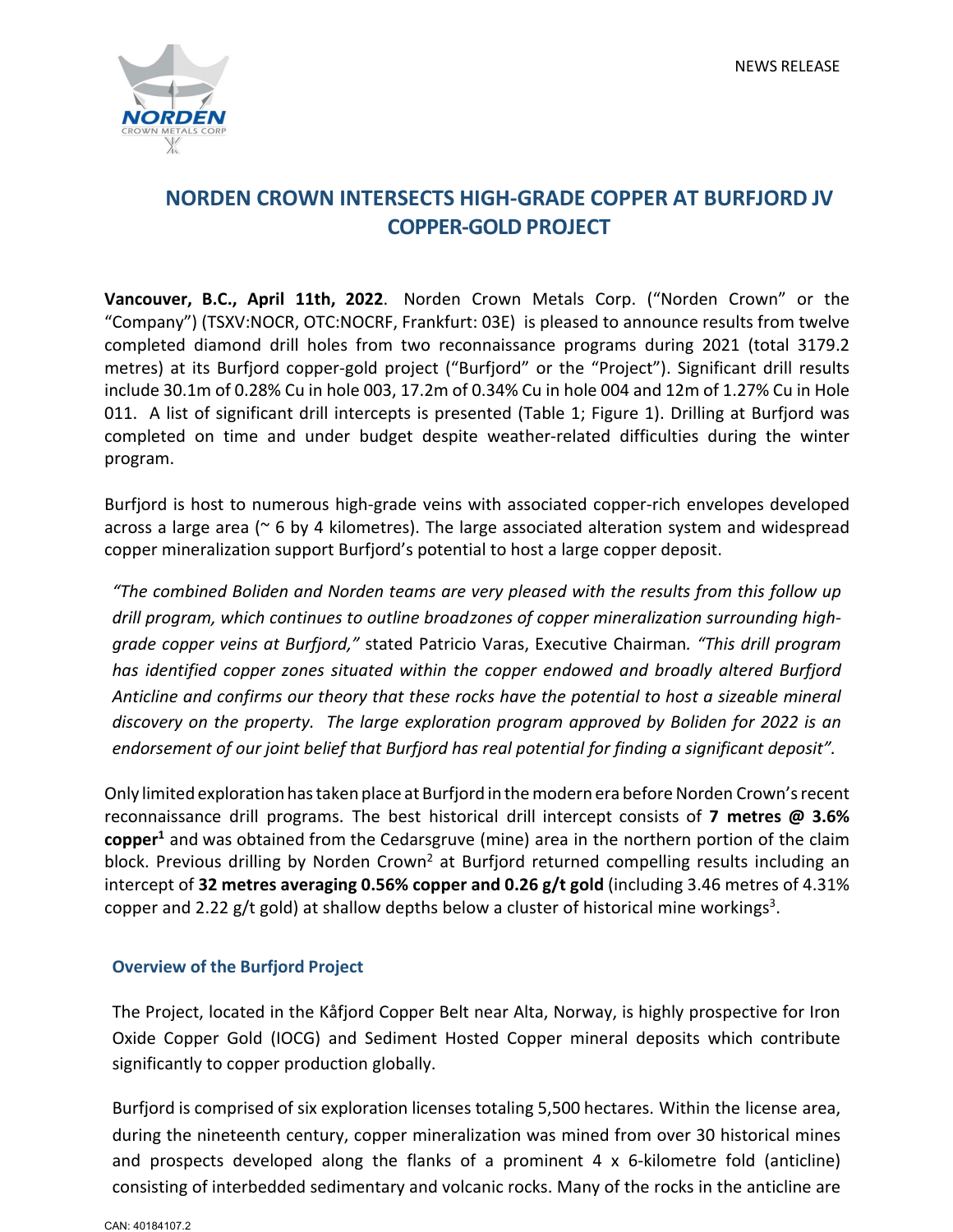

intensely hydrothermally altered and contain sulphide mineralization.

| Hole              | From          | To            | Length        | Cu   | Au   | Co  |
|-------------------|---------------|---------------|---------------|------|------|-----|
| ID                | <b>Metres</b> | <b>Metres</b> | <b>Metres</b> | %    | g/t  | ppm |
| <b>BUR-21-002</b> | 74.00         | 85.90         | 11.90         | 0.24 | 0.02 | 51  |
| BUR-21-002        | 128.40        | 132.00        | 3.60          | 0.29 | 0.02 | 33  |
| <b>BUR-21-002</b> | 179.80        | 193.70        | 13.90         | 0.19 | 0.03 | 71  |
| BUR-21-002        | 186.00        | 190.00        | 4.00          | 0.27 | 0.04 | 89  |
| <b>BUR-21-003</b> | 164.90        | 195.00        | 30.10         | 0.28 | 0.04 | 59  |
| Incl.             | 164.90        | 176.00        | 11.10         | 0.46 | 0.05 | 39  |
| Also Incl.        | 191.50        | 193.60        | 2.10          | 1.01 | 0.16 | 329 |
| <b>BUR-21-004</b> | 141.30        | 158.50        | 17.20         | 0.34 | 0.04 | 57  |
| Incl.             | 141.30        | 143.40        | 2.10          | 0.94 | 0.09 | 75  |
| Also incl.        | 155.25        | 158.50        | 3.25          | 0.79 | 0.10 | 39  |
| <b>BUR-21-004</b> | 182.30        | 207.00        | 24.70         | 0.24 | 0.04 | 160 |
| Incl.             | 200.20        | 203.60        | 3.40          | 0.47 | 0.08 | 114 |
| <b>BUR-21-004</b> | 219.00        | 229.00        | 10.00         | 0.12 | 0.02 | 32  |
| BUR-21-005        | 74.50         | 76.50         | 2.00          | 0.76 | 0.06 | 93  |
| BUR-21-005        | 82.10         | 85.30         | 3.20          | 0.13 | 0.02 | 79  |
| <b>BUR-21-005</b> | 115.40        | 118.50        | 3.10          | 3.81 | 0.31 | 179 |
| Incl.             | 117.15        | 118.50        | 1.35          | 8.67 | 0.69 | 332 |
| <b>BUR-21-006</b> | 69.35         | 78.15         | 8.80          | 0.51 | 0.17 | 77  |
| BUR-21-006        | 131.50        | 136.90        | 5.40          | 0.22 | 0.02 | 74  |
| Incl.             | 135.50        | 136.90        | 1.40          | 0.46 | 0.03 | 99  |
| BUR-21-006        | 153.60        | 158.95        | 5.35          | 0.19 | 0.27 | 266 |
| Incl.             | 154.70        | 155.85        | 1.15          | 0.46 | 1.06 | 41  |
| BUR-21-007        | 155.90        | 15.00         | 3.10          | 0.22 | 0.03 | 34  |
| BUR-21-008        | 177.65        | 184.10        | 6.45          | 0.17 | 0.02 | 29  |
| BUR-21-008        | 187.95        | 193.70        | 5.75          | 0.10 | 0.03 | 28  |
| <b>BUR-21-008</b> | 212.00        | 232.15        | 20.15         | 0.10 | 0.01 | 32  |
| <b>BUR-21-009</b> | 42.80         | 63.90         | 21.10         | 0.17 | 0.01 | 47  |
| Incl.             | 53.00         | 63.90         | 10.90         | 0.26 | 0.02 | 33  |
| BUR-21-009        | 104.00        | 108.40        | 4.40          | 0.27 | 0.02 | 83  |
| Incl.             | 105.20        | 108.40        | 3.20          | 0.34 | 0.03 | 97  |
| BUR-21-009        | 152.00        | 162.00        | 10.00         | 0.39 | 0.03 | 33  |
| Incl.             | 156.00        | 162.00        | 6.00          | 0.62 | 0.05 | 35  |
| Also incl.        | 158.00        | 160.00        | 2.00          | 1.59 | 0.14 | 39  |
| <b>BUR-21-009</b> | 193.50        | 208.40        | 14.90         | 0.21 | 0.02 | 22  |
| <b>BUR-21-009</b> | 246.10        | 255.20        | 9.10          | 0.39 | 0.07 | 70  |
| <b>BUR-21-011</b> | 75.00         | 87.00         | 12.00         | 1.27 | 0.09 | 21  |

*\*Lengths reported as seen in drill core. True widths are estimated at 85-100% of reported lengths. No significant results were obtained from BUR-21-001 and BUR-21-010.*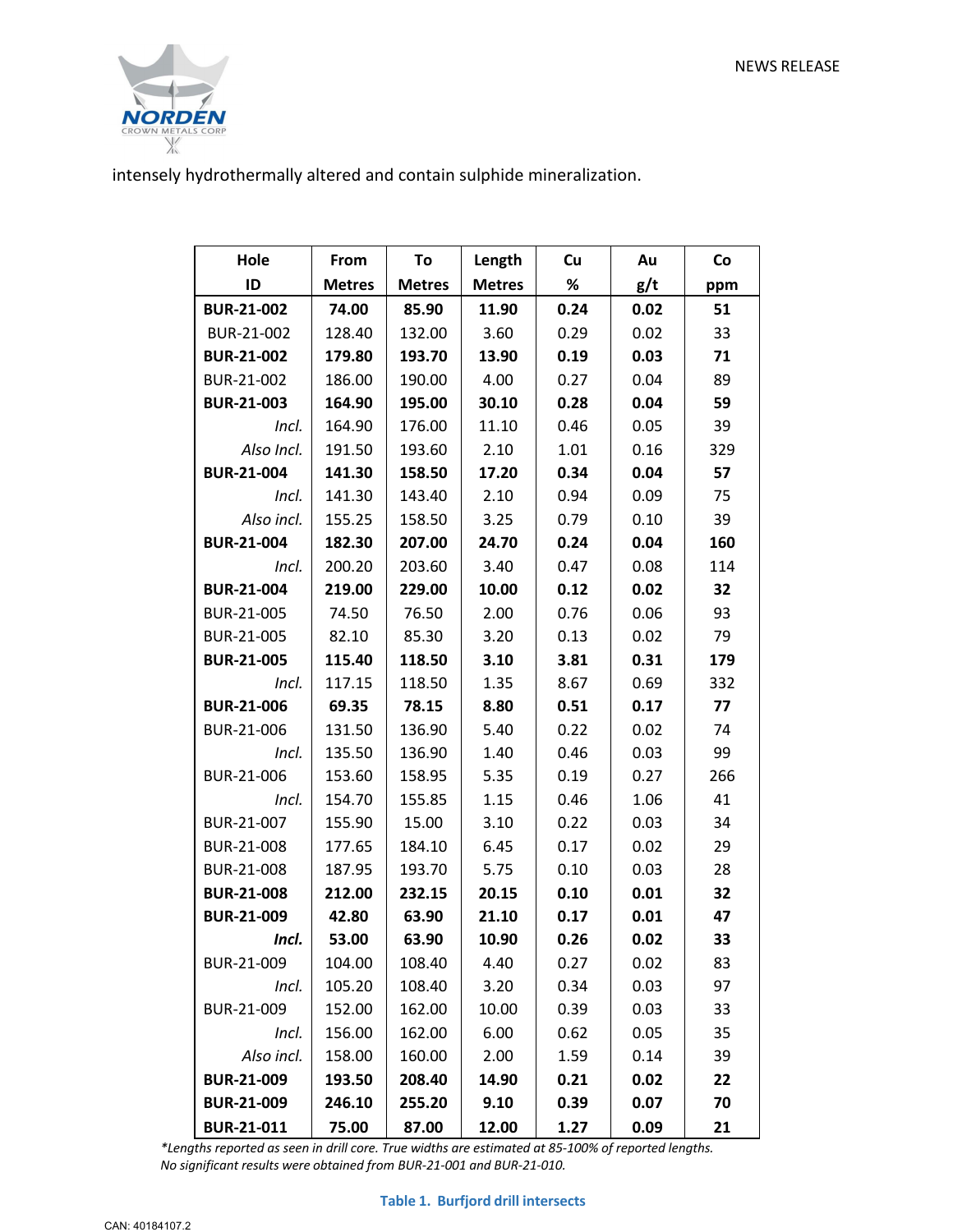

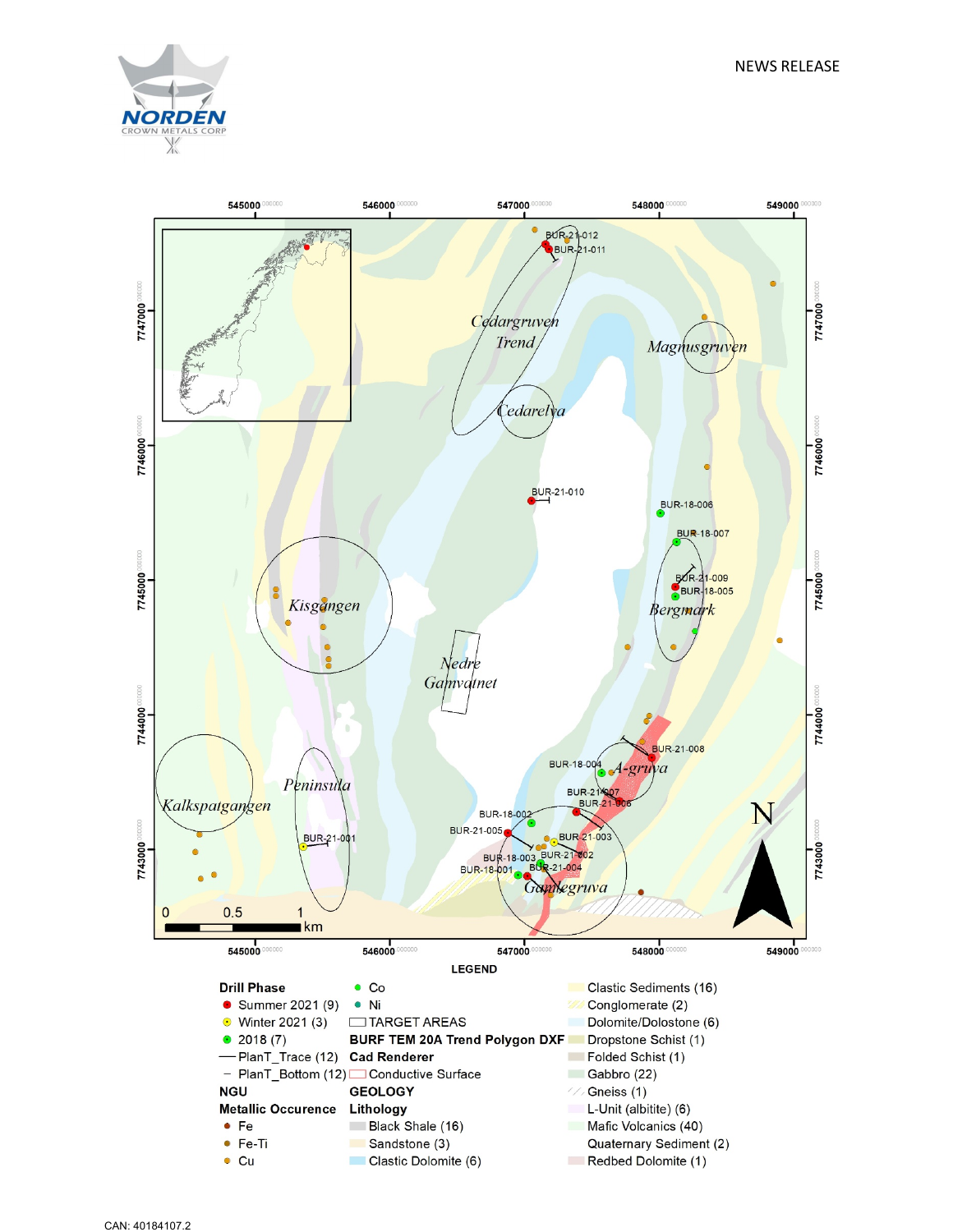NEWS RELEASE



**Figure 1. Burfjord drill hole locations showing TEM geophysics conductor, geology and mineral occurrences.**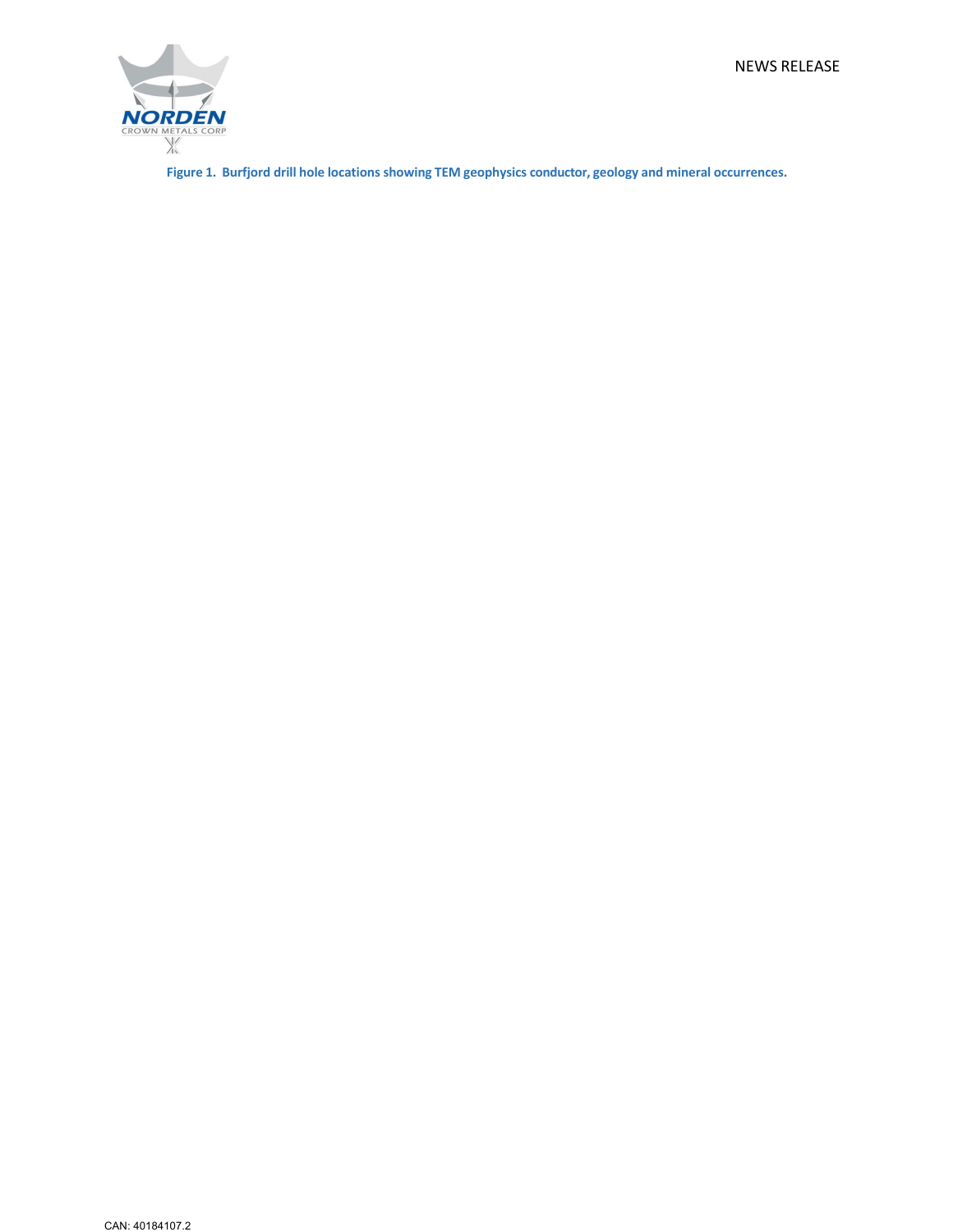

| Hole       | <b>Depth</b>  | <b>Azimuth</b> | <b>Inclination</b> | Grid<br><b>Northing</b> |         | <b>Easting</b> | <b>Elevation</b> |
|------------|---------------|----------------|--------------------|-------------------------|---------|----------------|------------------|
| ID         | <b>Metres</b> | <b>Degrees</b> | <b>Degrees</b>     | <b>WGS 84</b>           |         |                | <b>Metres</b>    |
| BUR-21-001 | 271.50        | 80             | -50                | UTM zone 34N            | 7743021 | 545358         | 510.3            |
| BUR-21-002 | 399.00        | 140            | $-50$              | UTM zone 34N            | 7742897 | 547120         | 565.2            |
| BUR-21-003 | 300.00        | 110            | $-45$              | UTM zone 34N            | 7743054 | 547221         | 557.6            |
| BUR-21-004 | 254.70        | 130            | $-45$              | UTM zone 34N            | 7742804 | 547021         | 590.9            |
| BUR-21-005 | 300.50        | 120            | $-50$              | UTM zone 34N            | 7743122 | 546877         | 485.9            |
| BUR-21-006 | 299.80        | 120            | $-45$              | UTM zone 34N            | 7743280 | 547387         | 528.6            |
| BUR-21-007 | 229.00        | 300            | $-45$              | UTM zone 34N            | 7743361 | 547706         | 563.8            |
| BUR-21-008 | 363.70        | 300            | $-45$              | UTM zone 34N            | 7743682 | 547945         | 538.5            |
| BUR-21-009 | 272.50        | 35             | -46                | UTM zone 34N            | 7744951 | 548120         | 448.0            |
| BUR-21-010 | 194.50        | 90             | 45                 | UTM zone 34N            | 7745590 | 547052         | 411.2            |
| BUR-21-011 | 139.50        | 150            | -45                | UTM zone 34N            | 7747456 | 547181         | 533.9            |
| BUR-21-012 | 154.50        | 150            | 80                 | UTM zone 34N            | 7747494 | 547157         | 529.5            |

**Table 2. Burfjord 2021 drill collar information.**

The high-grade copper gold veins at Burfjord, that were historically mined at cut- off grades of 3- 5% copper, are surrounded by envelopes of stockwork veins or disseminations of copper mineralization extending tens to hundreds of metres laterally into the host rocks. Norden Crown believes this mineralization has economic potential and represents an attractive bulk tonnage exploration drilling target. Copper bearing veins in the area are dominated by ferroan carbonate, sodium-rich minerals, and iron-oxide minerals (magnetite and hematite), but also contain the economically important minerals chalcopyrite, bornite and chalcocite in addition to cobalt-rich pyrite as generally coarse-grained (often 0.5 centimeter to multi-centimeter scale) disseminations in the veins. The sodium-rich (highly saline) styles of alteration and mineralization at Burfjord are also host to geochemically elevated levels of rare elements. Discrete zones of cobalt and nickel mineralization are also present at Burfjord.

#### **Burfjord Joint Venture Terms**

Norden Crown entered into an option agreement (the "Agreement") with Boliden in respect to Burfjord (see June 10, 2020 News Release). In order to earn its 51% interest in the Project, Boliden must fund 100% of the exploration programs by spending US\$6 Million over the next four years. Work on the exploration programs is directed by a join Norden-Boliden Technical committee.

## **About Norden Crown Metals Corp.**

CAN: 40184107.2 Norden Crown is a mineral exploration company focused on the discovery of Zinc, Copper, Silver, Gold, Cobalt and Nickel deposits in exceptional, historical mining project areas spanning Sweden and Norway. The Company aims to discover new economic mineral deposits in known mining districts that have seen little or no modern exploration. The Company is led by an experienced management team and technical team, with successful track records in mineral discovery, mining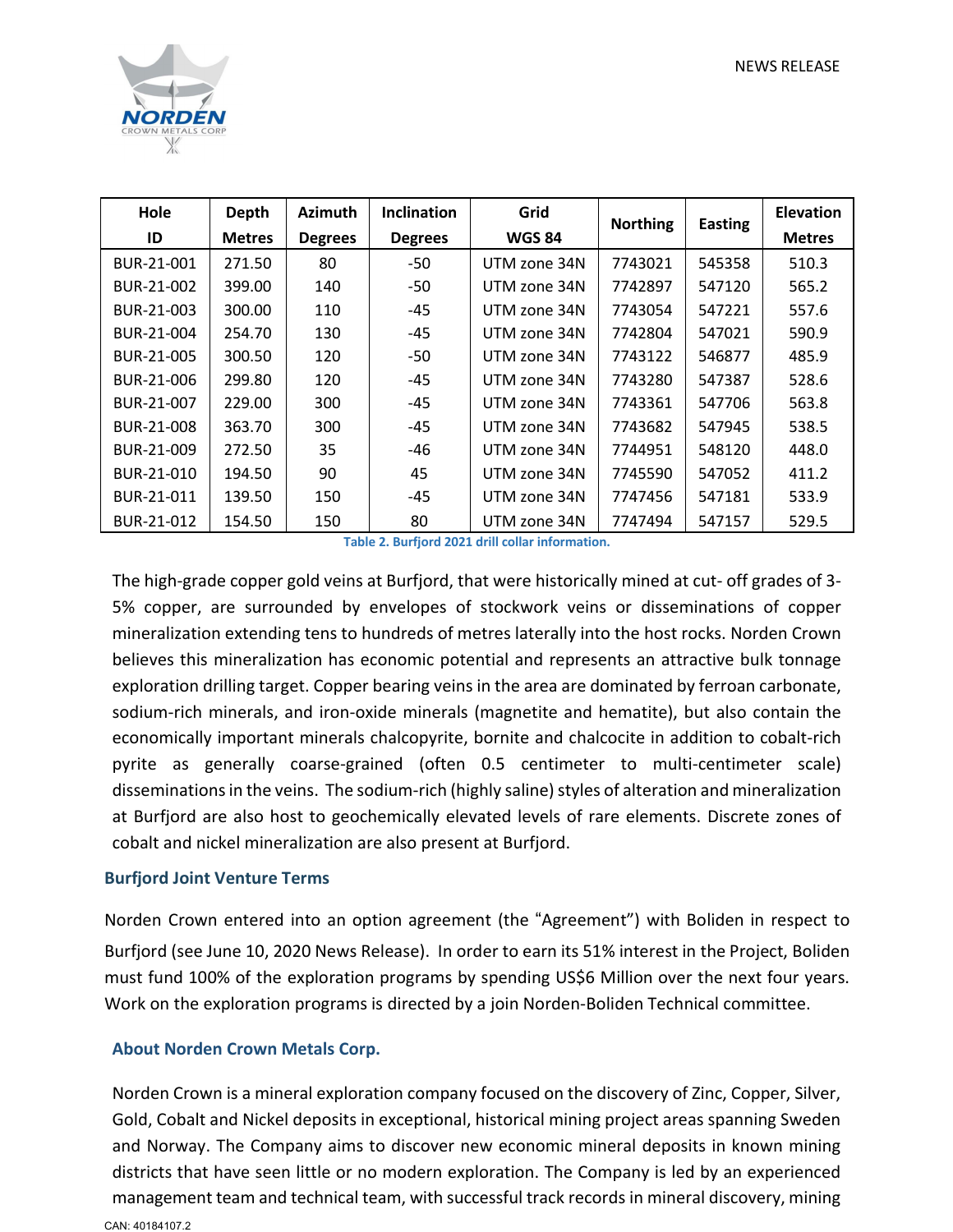

#### development and financing.

## **Quality Control, Quality Assurance and Core Handling Protocols**

Drill core is logged and prepped for sampling before submittal to ALS in Malå, Sweden where it is cut, bagged, and prepped for analysis. Accredited control samples (blanks and accredited standards) are inserted into the sample intervals regularly. Samples are dried (if necessary), weighed, crushed (70% < 2mm), and rotary split into two fractions. One isretained (coarse reject) and the other is pulverized to 85% < 75µm. Pulps are analyzed by ultra-trace ICP-MS (ME-MS61) and ICP-AES (Au-ICP22). Over detection limit samples are reanalyzed using ore grade four acid digestion ((+)-OG62) and in the case of high-grade copper (Cu-OG62).

## **References**

- 1. Source: NGU Deposit Factsheet, Deposit Area 1943-010, 1997. Norden Crown's property reviews have confirmed the geologic setting and occurrence of mineralization on the Project and considers the historical exploration data to be relevant as reported in public disclosures and government reports.
- 2. See news release dated March 20, 2019.
- 3. Intercept reported as seen in drill core. The true width is estimated at 85-100% of the reported interval.

#### **Qualified Person**

Daniel MacNeil, P.Geo, a Qualified Person as defined by National Instrument 43-101, has read and approved all technical and scientific information related to Burfjord contained in this news release. Mr. MacNeil is Vice President Exploration for Norden. Mr. MacNeil has verified the data disclosed in this press release, including the sampling, analytical and test data underlying the information. Mr. MacNeil has not verified historic assay information at Burfjord.

## On behalf of Norden Crown Metals Corp.

Patricio Varas, Chairman and CEO

For more information on Norden Crown, please visit the Company website at www.nordencrownmetals.com or contact us at +1.604.922.8810 or info@nordencrownmetals.com.

*Neither TSX Venture Exchange nor its Regulation Services Provider (as that term is defined in the policies of the TSX Venture Exchange) accepts responsibility for the adequacy or accuracy of this release.*

## **Cautionary Note Regarding Forward-Looking Statements**